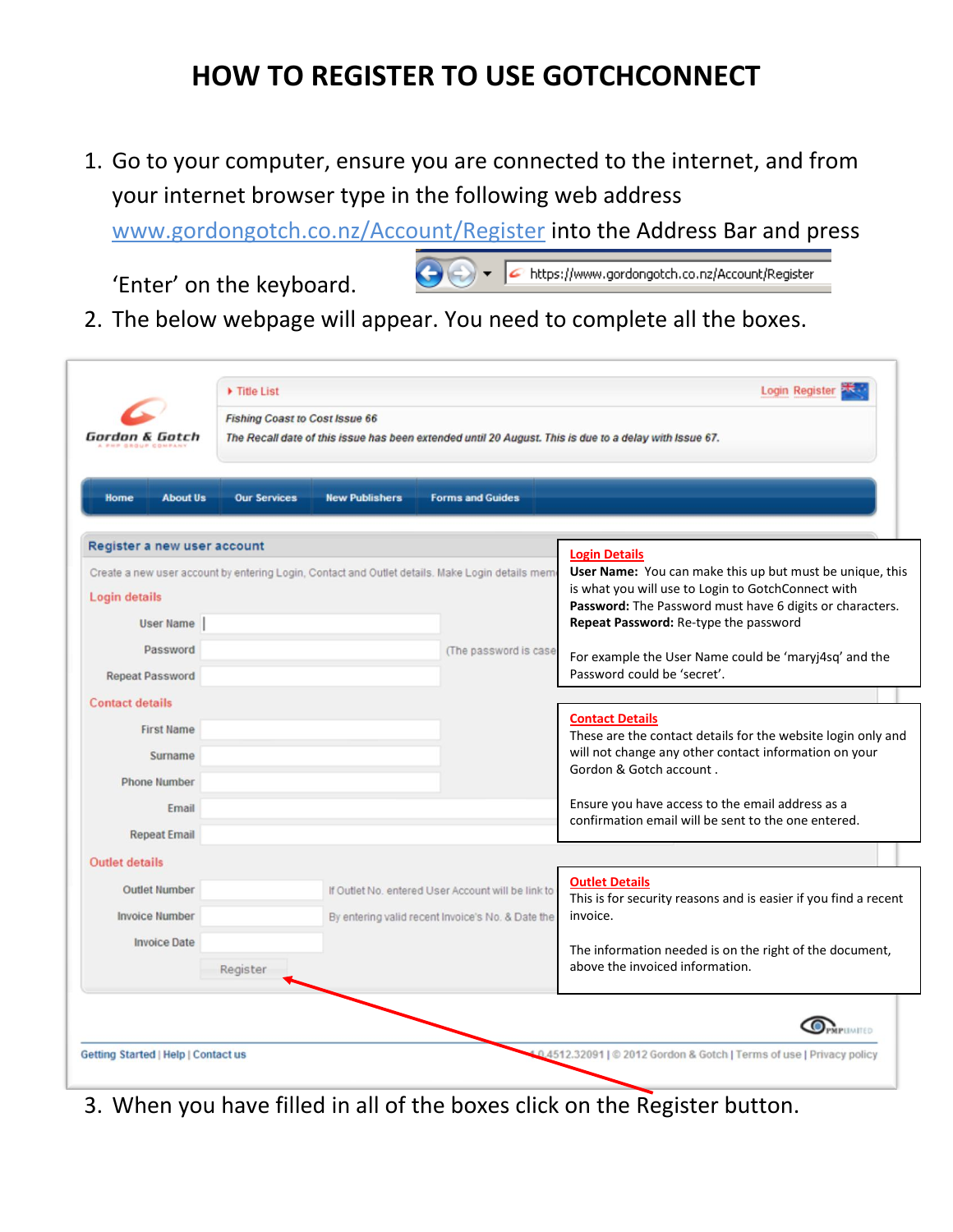- 4. After clicking on Register you will get a new screen confirming successful registration. You will also get a confirmation email which you should follow to complete the process.
- 5. The email you receive will have a link for you to complete the registration process.

```
Thank you for registering with GotchConnect. To complete the registration process, please click the activation 
link below.
https://www.gordongotch.co.nz/Activate?id=5519b90-9bgf-ba54-a091009f9dd6&outlet=123456
Please note this link will expire tomorrow evening, after which you will need to contact a Gordon & Gotch 
Customer Representative on (09)979 3018 to complete the registration process.
Please do not reply to this email as it has been automatically generated and the mailbox is not
monitored.
Thank you for using GotchConnect.
```
6. Click on the link (blue writing), you will go to the Registration Successful page, this will include the form for you to confirm you are ready to undertake online returns. Click the tick box on all of the options, then press save.

| Login 'Karlo123' has been activated and is now logged in to the Gordon & Gotch Connect secure areas.                                                                              |
|-----------------------------------------------------------------------------------------------------------------------------------------------------------------------------------|
|                                                                                                                                                                                   |
|                                                                                                                                                                                   |
| Please take this opportunity to sign-up for Online Returns. You can review the benefits in the Sign-up section below.                                                             |
| <b>Sign-up for Online Returns</b>                                                                                                                                                 |
|                                                                                                                                                                                   |
| Please review the below check list and tick all the boxes then click the Save button to activate Online Returns for your Outlet.                                                  |
| $\Box$ I have a working printer and I can print to it from the computer/s I will be using to view the Gordon & Gotch Connect site.                                                |
| □ I have Adobe Reader (or compatible PDF reader) installed on the computer/s I will be using to view the Gordon & Gotch Connect site.                                             |
| $\Box$ I understand I will still need to print and send in the return sheet with my returns.                                                                                      |
| I would like to opt-in to Online Returns to receive the following benefits:                                                                                                       |
| . Your return requests will be processed overnight and credits lodged against your account the next day.                                                                          |
| . You will be able to see the return's credit value you will receive as you are processing the return.<br>. Zero risk of return requests getting lost now that it's electronic.   |
| • No risk of missing/forgetting to complete a return sheet as there is a process to ensure you cannot process the next return until you have completed the                        |
| oldest<br>• All unprocessed returns are able to be viewed.                                                                                                                        |
| • All previously submitted returns are able to be viewed.                                                                                                                         |
| • The return form will show you the net balance available to claim - if you have previously been credited for short deliveries etc. these will show as<br>already being deducted. |
|                                                                                                                                                                                   |
| Save                                                                                                                                                                              |
|                                                                                                                                                                                   |

7. Now you can access your invoices, search titles or place extra orders online. Just login each time using the username & password you chose when completing the Registration webpage, for example; maryj4sq & secret.